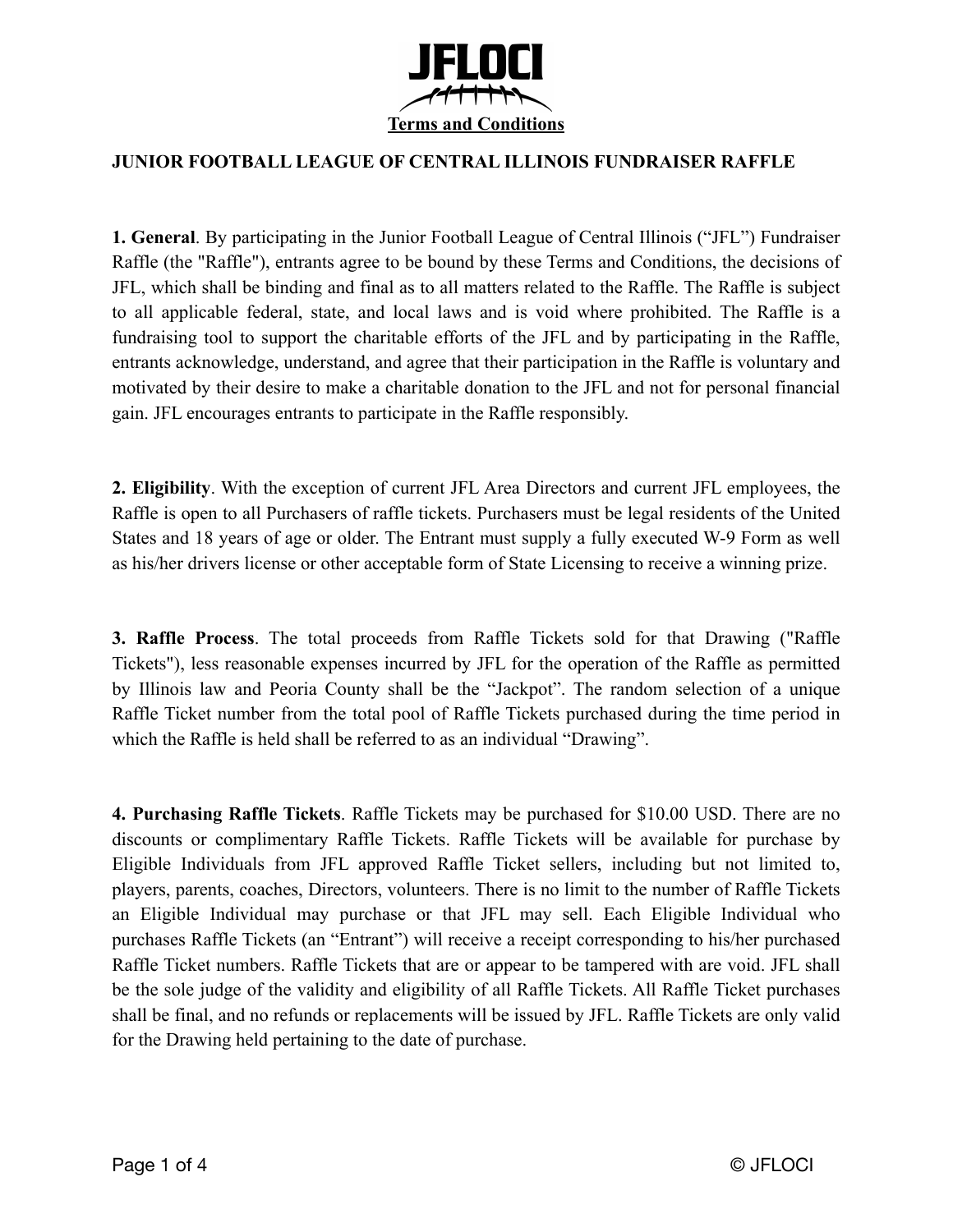## **5. Proceeds: Prize and Foundation**.

**5.1 Guaranteed Prize.** The Guaranteed Prize is \$5,000.00 (referred to as the "Guaranteed Prize").

**5.2 Contingent Bonus Prizes.** There will be nine (9) "Contingent Bonus Prizes." The Contingent Bonus Prizes will only be paid if the total Jackpot reaches \$50,000.00 (the "Condition"). If the Condition is not met, then the first and only Raffle Ticket drawn will be for the Guaranteed Prize of \$5,000.00. If the Condition is met, nine (9) subsequent tickets will be drawn for the following Contingent Bonus Prizes: \$3,000, \$2,000, \$1,000, \$500, \$100, \$100, \$100, \$100, and \$100 (collectively referred to as the "Contingent Bonus Prizes").

**5.3 Remaining Jackpot.** The remaining proceeds of the Jackpot will benefit the JFL, a 501(c)(3) public charity.

**6. Selection of Winner**. One (1) raffle number will be randomly drawn to determine the winner of the Guaranteed Prize. If the Condition for the Contingent Bonus Prizes has been met, subsequent Drawings will take place until each Contingent Bonus Prize has been won. In no circumstance will there be more than ten (10) Drawings or less than one (1) Drawing, as there is only one (1) Guaranteed Grand Prize and nine (9) Contingent Bonus Prizes. The Winning Raffle Numbers will be drawn and announced on the date and location listed on the JFL website and the Raffle Ticket containing the Winning Raffle Number shall be the "Winning Raffle Ticket" for that Drawing. Individuals who purchased Winning Raffle Tickets will be notified by phone if they are not present when the Winning Raffle Numbers are announced.

7. **Claiming a Winning Raffle Ticket.** Within seven (7) days from when a Winning Raffle Ticket purchaser has provided a copy of their W-9 form to the JFL via email or U.S. Mail, their prize will be distributed in the form of a paper check via the U.S. Mail to the address reflected on the provided W-9 form. After the Winning Raffle Tickets are announced, if a Winning Raffle Ticket purchaser fails to provide notice to the JFL of their Winning Raffle Ticket or fails to provide a W-9 form within thirty (30) days, the Winning Raffle Ticket prize will be retained by the JFL.

**8. Raffle Tickets are Not Tax Deductible**. The IRS has taken the position that amounts paid for chances to participate in raffles, lotteries, or similar programs are not gifts and, therefore, the price of the Raffle Tickets does not qualify as a deductible charitable contribution for personal income tax purposes.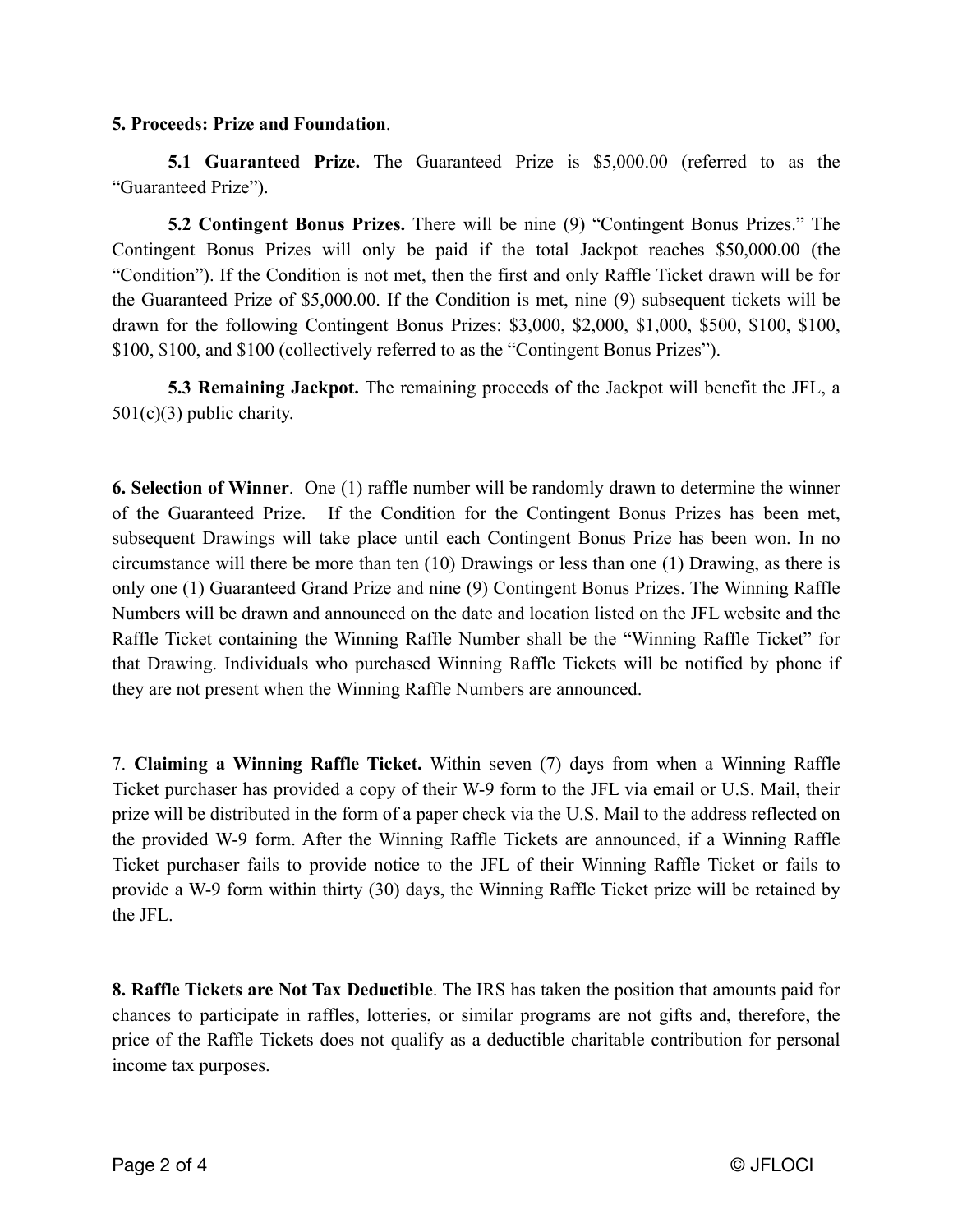**9. Taxes**. Each Winner shall be responsible for any and all travel, costs, federal, state and local income or excise taxes, fees, assessments and like charges associated with a Prize. At the time of this printing, federal law requires that a tax withholding on certain prize values must be collected by the JFL from Winners prior to award and distribution. Federal and State withholding laws are subject to change without notice. The withholding laws in effect at the time each Prize is claimed will be followed.

**10. Odds**. The odds of a specific Raffle Ticket being the winning Raffle Ticket depend on the total number of Raffle Tickets purchased for each individual Drawing.

**11. Transfer of Raffle Tickets or Prize**. Eligible Individuals who purchase Raffle Tickets may opt to give away their Raffle Tickets to other Eligible Individuals, but in doing so the purchaser waives any claim he/she might otherwise have to the Prize. Purchasers of Raffle Tickets may not re-sell their Raffle Tickets to other parties and may not knowingly give Raffle Tickets away to others for the purpose of allowing those other parties to re-sell such Raffle Tickets. All Raffle Tickets which have been resold in violation of these Terms and Conditions shall be void. All individuals who re-sell, purchase, or receive Raffle Tickets in violation of these Terms and Conditions shall be ineligible to participate in the Raffle or to win a Prize. A Winner may transfer his/her Prize to a third party provided that the following conditions are met: (a) the transferee would have otherwise been considered an Eligible Individual to enter the Raffle; (b) the transferee shall be responsible for all taxes and costs described in these Terms and Conditions; and (c) the transferee shall be bound by all terms and conditions of these Terms and Conditions that are applicable to the Winner.

**12. Judges**. The Raffle will be conducted and supervised by the JFL, whose decisions are final. The JFL reserves the right to modify these Terms and Conditions at any time. The JFL reserves the right, in its sole discretion, to cancel or suspend the Raffle should unauthorized human intervention, technical malfunction, act of god, pandemic, executive order or other causes corrupt the administration, security, fairness, integrity, or proper operation of the Raffle.

**13. Release of Liability**. By entering into the Raffle, all entrants agree to: (a) be bound by these Terms and Conditions; and (b) release the JFL, and each of their respective promotional sponsors, advertisers, general partners, partners, affiliates, directors, officers, officials, agents, volunteers, contractors, and employees, (the "Released Parties") from any and all liability with respect to any injury, damage or loss that may occur, directly or indirectly, in whole or in part,